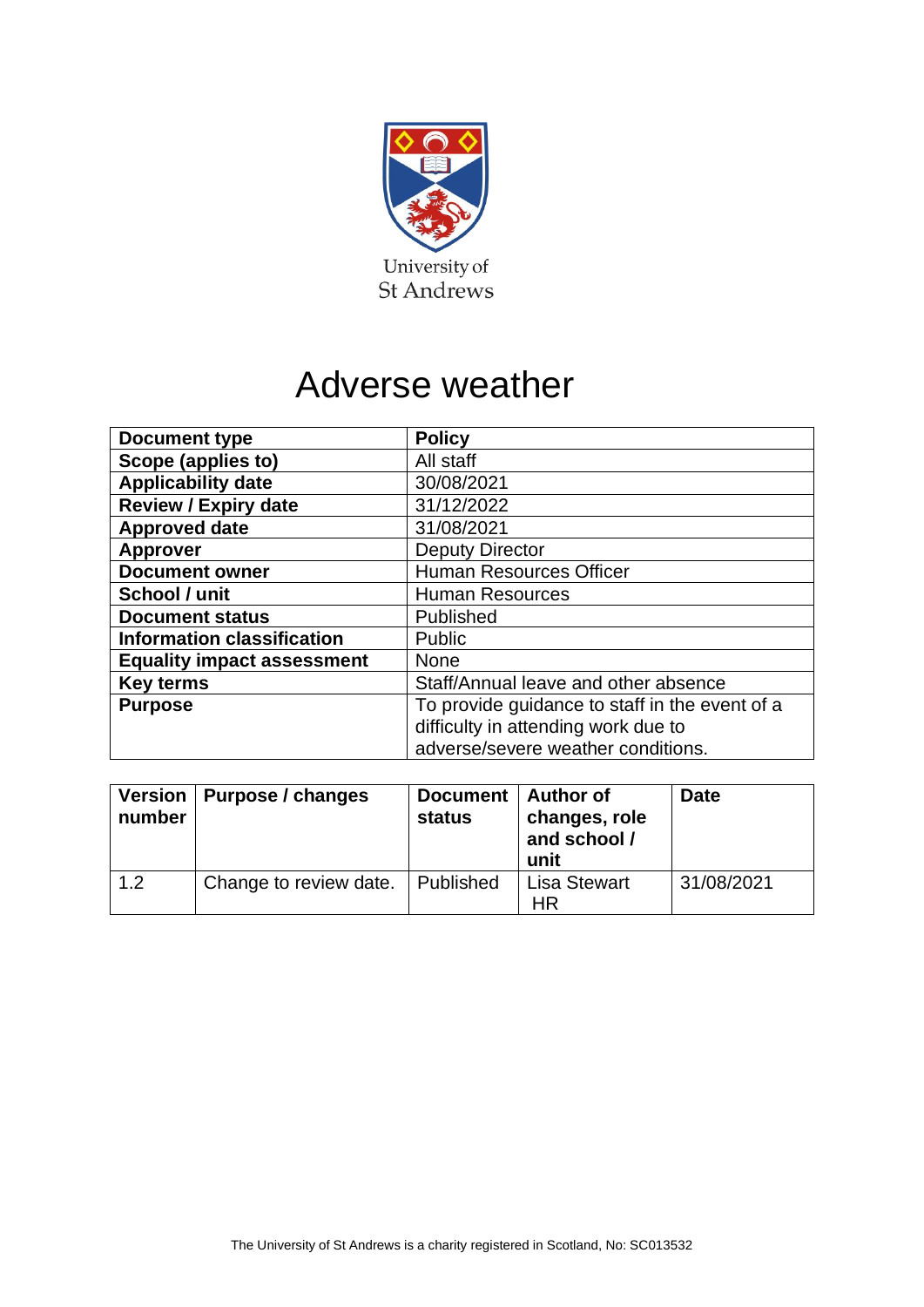## **Table of contents**

| $\mathbf{1}$ . | Introduction               | 3            |
|----------------|----------------------------|--------------|
| 2.             | Key principles             | 3            |
| 3.             | General guidelines         | $\mathbf{3}$ |
| 4.             | Early release from work    | 5            |
| 5.             | <b>Travel restrictions</b> | 5            |
| 6.             | Implementing the policy    | 5            |
|                |                            |              |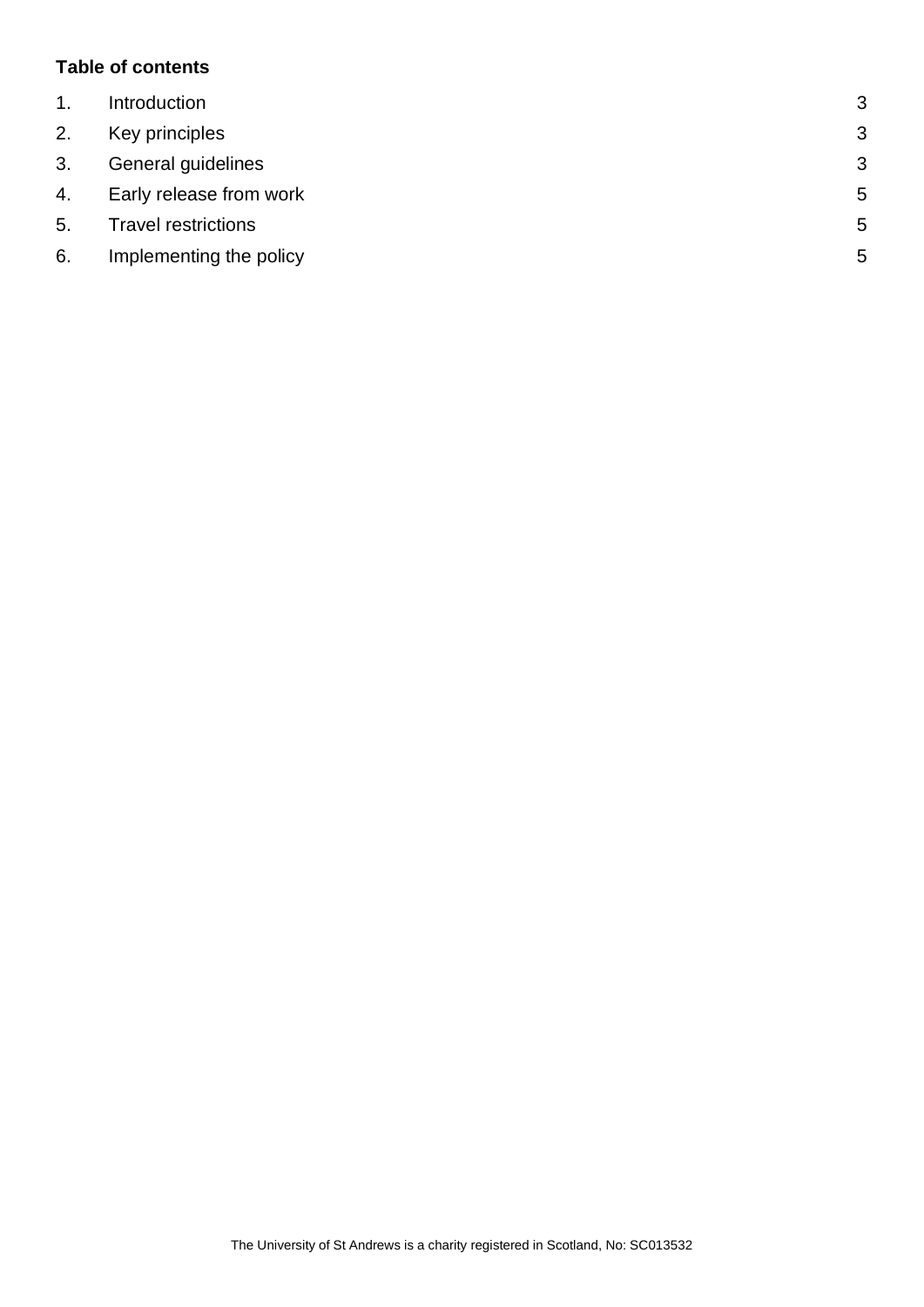## <span id="page-2-0"></span>**1. Introduction**

- 1.1 There are occasions when severe or adverse weather creates difficulties for University employees to attend the workplace either on time or at all. There are so many potential situations resulting from adverse weather, all of which have different impacts, that detailed and concise guidelines on how to manage every eventuality are not possible.
- 1.2 This policy is intended to provide advice of a general nature to assist Heads of Schools/Units in dealing with adverse weather situations and for all staff in outlining the process and options in the event of a difficulty in attending work due to adverse weather.
- 1.3 Examples of circumstances where this policy may be used include, but are not limited to:
	- Severe snowfall, flooding and other weather conditions which make travelling hazardous or cause roads to be closed;
	- The use of transport, either private or public, is severely affected by the weather;
	- Severe weather conditions which affect an employee's medical condition.
- 1.4 This guidance inevitably will not cover all circumstances. Information regarding Airspace and flight restrictions at airports is covered in [Section 5.](#page-4-1)

## <span id="page-2-1"></span>**2. Key principles**

- 2.1 This guidance is based on the principle that every employee will make all reasonable efforts to attend work and that non-attendance is caused by adverse or severe weather conditions. It is a key principle of this guidance that the University does not expect any employee to put themselves or others at risk in travelling to and from work.
- 2.2 The University will be deemed to be open unless a specific announcement is publicised via the University website, local radio (e.g. Radio Scotland, Kingdom FM, Tay FM) or via a message from the Office of the Principal or the Director of Human Resources.
- 2.3 If an employee is unable to attend work or expects to be delayed, they should report the absence/delay as early as possible, ideally before their scheduled start time and at least within 1 hour of their start time or as soon as reasonably practical. Failure to notify the Head of School/Unit that an employee is unable to attend work without a reasonable explanation would count as unauthorised absence which would be unpaid and in a severe case, might result in formal disciplinary action being invoked.

## <span id="page-2-2"></span>**3. General guidelines**

#### 3.1 **Travelling to and from work**

- 3.1.1 Normally employees of course choose where they live and how they travel to work.  However, if travel arrangements are affected by adverse weather then it is expected that the employee will make every effort to attend work by making alternative arrangements. All possible travel to work methods should be considered. For example:
	- If public transport is still operating, then it would be expected that the employee uses this mode of transport, even if the journey to work might take longer than usual;
	- Changing the times of travel to allow for roads to be cleared or gritted:
	- Using an alternative route/transport method;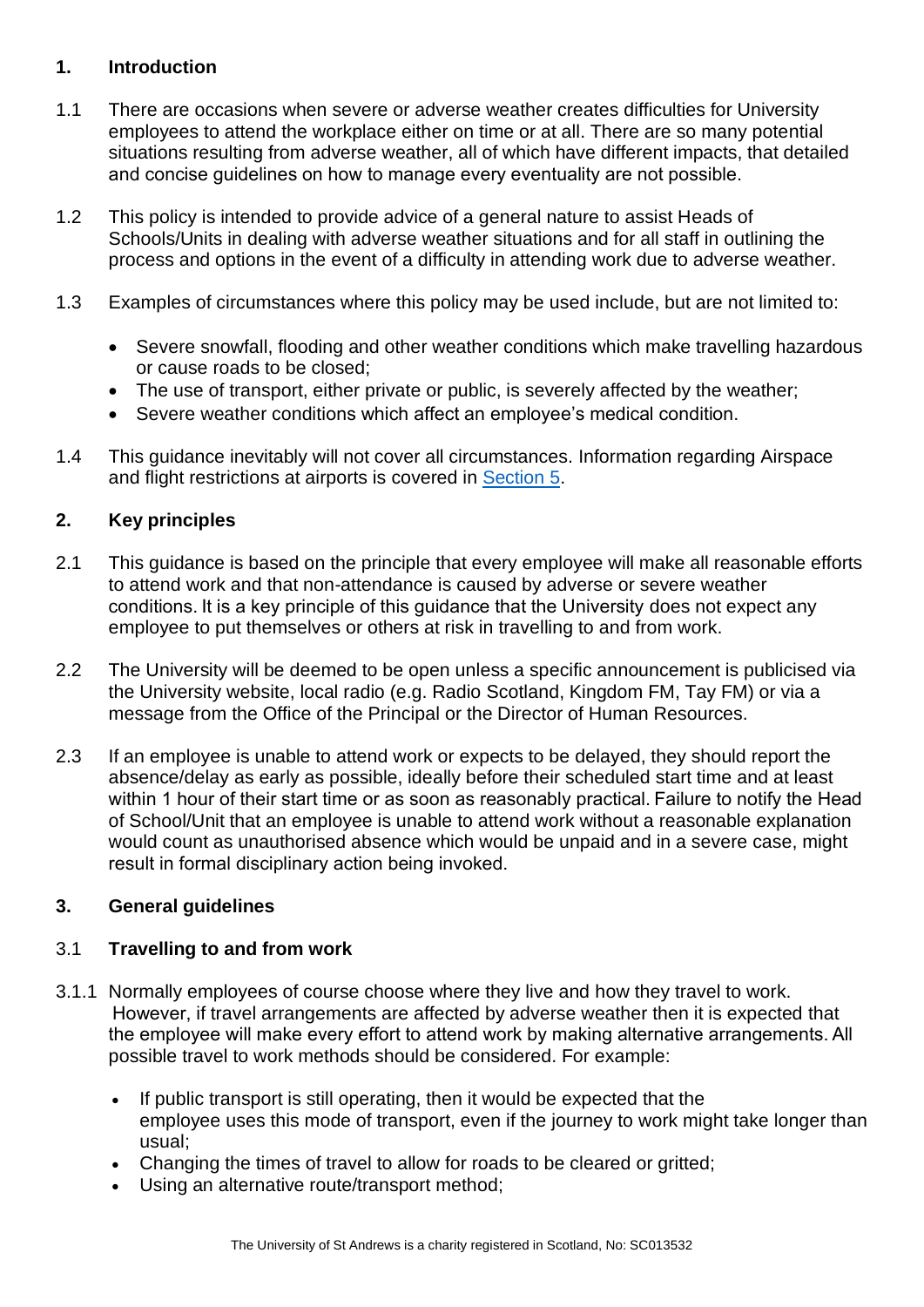- Car sharing with other employees.
- 3.1.2 It would also be appropriate (health, mobility and safety of roads and paths permitting) to walk a reasonable distance either to work or to the nearest public transport. A reasonable distance will depend on individual mobility as well as current or future weather conditions.
- 3.1.3 In situations of adverse weather when the Police or other external agencies are advising only to travel in emergency situations, or the University is closed due to severe weather conditions then employees are not expected to come to work. In these situations, there will be no detriment to salary or holiday entitlement.
- 3.1.4 In all other circumstances unpaid or annual leave will be deducted if all efforts to attend work have not been exhausted.

### 3.2 **Time off and pay**

- 3.2.1 Employees must genuinely be unable to get to their place of work or must reasonably attempt to attend work (depending on weather conditions).  In line with this policy employees must report their absence and make every reasonable effort to attend work on every day they are due to attend work. It is reasonable to expect staff, who normally drive to work, to use public transport or to walk a reasonable distance.
- 3.2.2 Where an employee is unable to attend work due to adverse weather, the following options apply:
	- Annual leave;
	- Time in lieu/work the hours back, if that is possible, and in keeping with the nature of their role;
	- Work from home, if their role allows this, and there is sufficient work to allow for this to happen;
	- Take unpaid leave.
- 3.2.3 It must be agreed with the Head of School/Unit which of the above options will apply. Heads of Schools/Units are responsible for having systems in place to ensure the recording of such information. There is no standard rule about which option is most appropriate, but Heads of School/Unit are advised to consider each situation on its merits and to apply consistent treatment across their School/Unit as far as possible.
- 3.2.4 If an employee can attend work but arrives late, or if the University declares a closure (whether for a full day or an early closure), they will receive full pay or no detriment to leave.

## 3.3 **Absence due to responsibility of dependants**

3.3.1 There may be circumstances when an employee's ability to travel or attend work is affected by a need to provide emergency care for their dependants (for example, school closures), then this is dealt with by the Special Leave Policy.

#### 3.4 **Disability or medical conditions**

3.4.1 If an employee has a medical condition or disability, then this may have a greater impact in severe weather conditions. Heads of School/Unit should consider the impact of severe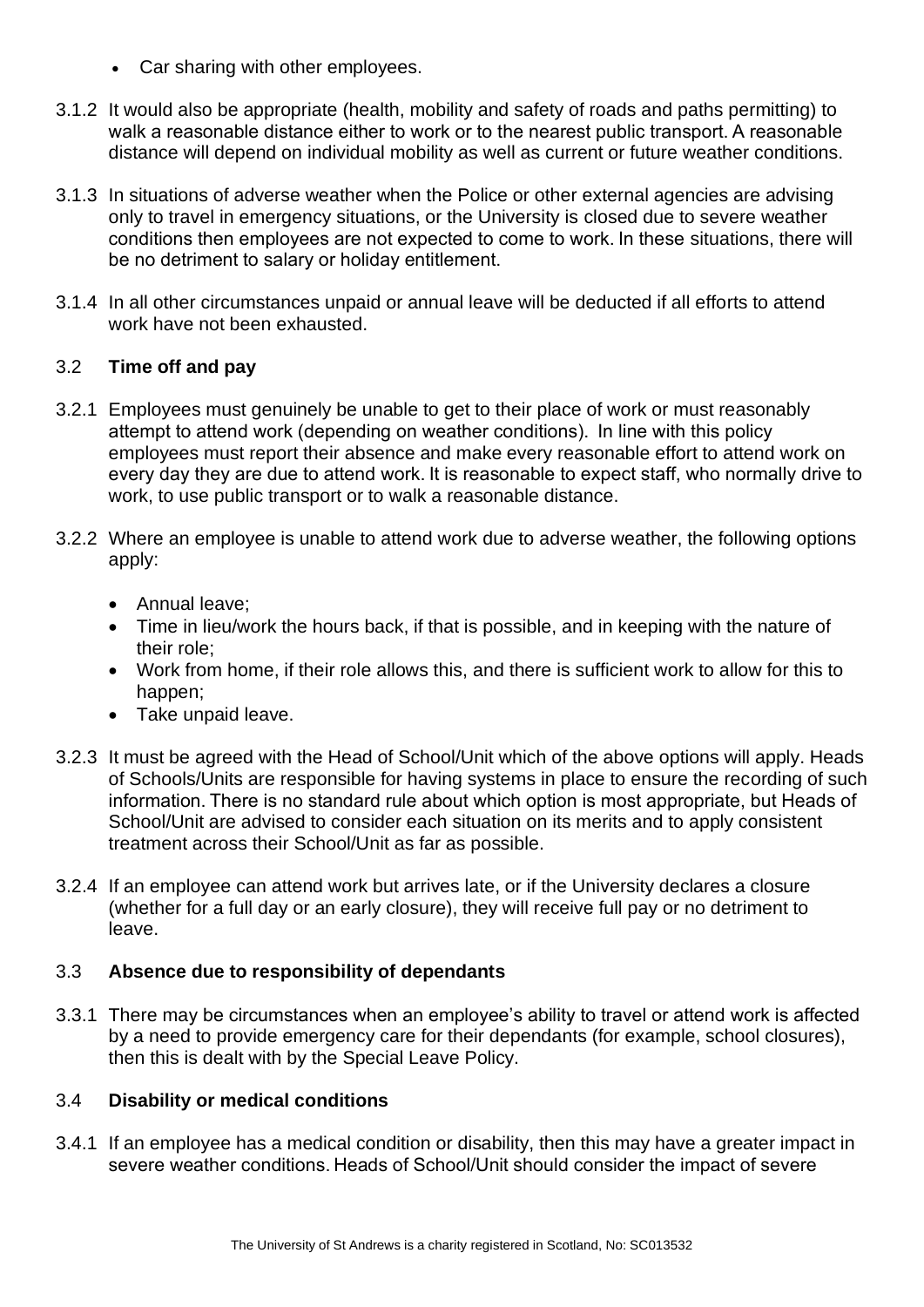weather on employees with a disability or known debilitating illness which may affect their ability to attend work.

3.4.2 Debilitating illnesses are those that significantly interfere with the activities of daily living. These include, but are not limited to, arthritis, diabetes, spinal cord injury or heart disease.

# <span id="page-4-0"></span>**4. Early release from work**

- 4.1 If the University is open and the weather becomes hazardous, employees should only leave once approval has been sought from their Head of School/Unit or an announcement has been made by the Office of the Principal or Director of Human Resources.
- 4.2 In the case of worsening weather, or particularly hazardous driving conditions, where an employee is clearly concerned about travelling home, Heads of School/Unit can make a judgement call to allow the employee to go home in advance of an announcement from the Office of the Principal or the Director of Human Resources.  However, any such absence must count against annual leave for any employee being permitted to leave early.  If, within 2 hours, of the employee leaving, the Office of the Principal or the Director of Human Resources advises that all out-of-town staff should go home, the absence will not count as annual leave.
- 4.3 Dependent on the weather conditions, Heads of Schools/Units are asked to remember that normally only staff who live outside St Andrews would be allowed home in the event of severe weather. All other staff are expected to work normally and cover operations as best they can or if they have caring responsibilities to take leave under the Special Leave Policy.
- 4.4 If an employee chooses to leave early without approval from their Head of School/Unit; they will have the time deducted, from their annual leave entitlement and formal disciplinary action may be invoked.

## <span id="page-4-1"></span>**5. Travel restrictions**

- 5.1 Employees who are away on University business and are unable to return to work as a result of travel restrictions should inform their Head of School/Unit.  In this situation employees will not suffer detriment to their salary or annual leave entitlement. This principle will only apply if the employee has explored all alternative arrangements and they have notified their Head of School/Unit.  Employees must explore alternative means of transport to ensure that they return at the earliest opportunity.
- 5.2 Employees who away on personal business using annual leave and are unable to return to work as a result of Travel Restrictions should inform their Head of School/Unit.  In this situation employees will be granted up to 3 days additional leave and dependant on the circumstances, any additional time will be deducted from their annual leave entitlement. It is expected that the employee explores alternative arrangements and they have notified their Head of School/Unit of their estimated return as soon as possible.
- 5.3 Travel restrictions include, but not limited to, airspace restrictions; ferry and train disruptions; or strikes affecting transport.

## <span id="page-4-2"></span>**6. Implementing the policy**

6.1 As a general rule, it is helpful for Heads of School/Unit to ensure that their staff understand how these guidelines will be implemented.  For example: